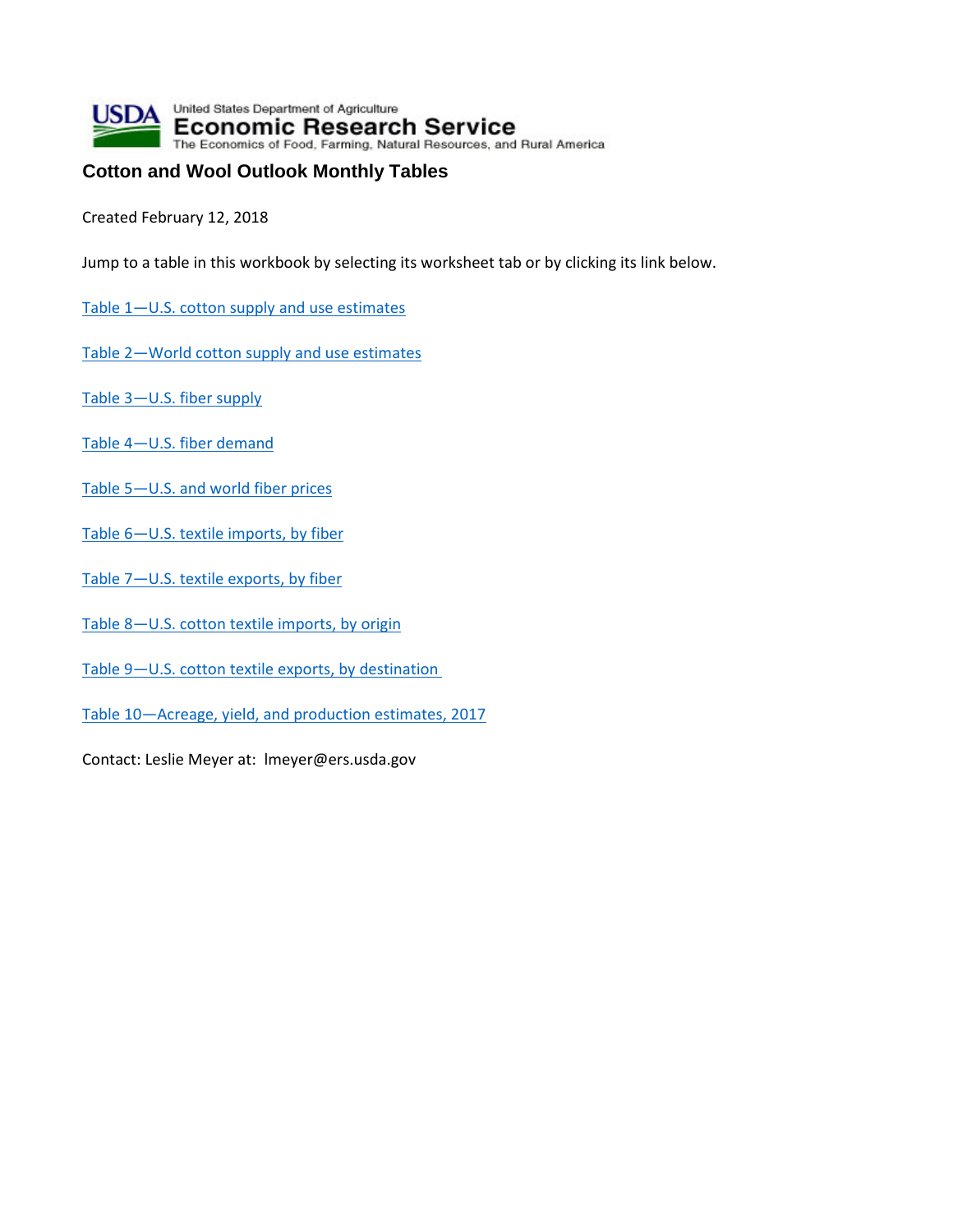<span id="page-1-0"></span>

| Table 1--U.S. cotton supply and use estimates |         |        |               |        |
|-----------------------------------------------|---------|--------|---------------|--------|
|                                               |         |        | 2017/18       |        |
| Item                                          | 2016/17 | Dec.   | Jan.          | Feb.   |
|                                               |         |        |               |        |
| Upland:                                       |         |        | Million acres |        |
| Planted                                       | 9.878   | 12.372 | 12.360        | 12.360 |
| Harvested                                     | 9.320   | 11.163 | 11.101        | 11.101 |
|                                               |         |        |               |        |
| Yield/harvested acre                          | 855     | 891    | 889           | 889    |
|                                               |         |        | Million bales |        |
| Beginning stocks                              | 3.664   | 2.686  | 2.686         | 2.686  |
| Production                                    | 16.601  | 20.713 | 20.570        | 20.570 |
| Total supply <sup>1</sup>                     | 20.270  | 23.409 | 23.266        | 23.266 |
| Mill use                                      | 3.221   | 3.320  | 3.320         | 3.320  |
| Exports                                       | 14.303  | 14.150 | 14.150        | 13.850 |
| Total use                                     | 17.524  | 17.470 | 17.470        | 17.170 |
| Ending stocks <sup>2</sup>                    | 2.686   | 5.689  | 5.623         | 5.923  |
|                                               |         |        |               |        |
|                                               |         |        | Percent       |        |
| Stocks-to-use ratio                           | 15.3    | 32.6   | 32.2          | 34.5   |
|                                               |         |        | 1,000 acres   |        |
| Extra-long staple:                            |         |        |               |        |
| Planted                                       | 194.5   | 246.5  | 251.5         | 251.5  |
| Harvested                                     | 187.8   | 242.2  | 247.9         | 247.9  |
|                                               |         |        |               |        |
|                                               |         |        | Pounds        |        |
| Yield/harvested acre                          | 1,454   | 1,441  | 1,342         | 1,342  |
|                                               |         |        | 1,000 bales   |        |
| Beginning stocks                              | 136     | 64     | 64            | 64     |
| Production                                    | 569     | 727    | 693           | 693    |
| Total supply <sup>1</sup>                     | 707     | 791    | 757           | 757    |
| Mill use                                      | 29      | 30     | 30            | 30     |
| Exports                                       | 614     | 650    | 650           | 650    |
| Total use                                     | 643     | 680    | 680           | 680    |
| Ending stocks <sup>2</sup>                    | 64      | 111    | 77            | 77     |
|                                               |         |        | Percent       |        |
| Stocks-to-use ratio                           | 10.0    | 16.3   | 11.3          | 11.3   |
|                                               |         |        |               |        |

Note: 1 bale = 480 pounds.

<sup>1</sup>Includes imports. <sup>2</sup>Includes unaccounted.

Source: USDA, World Agricultural Outlook Board.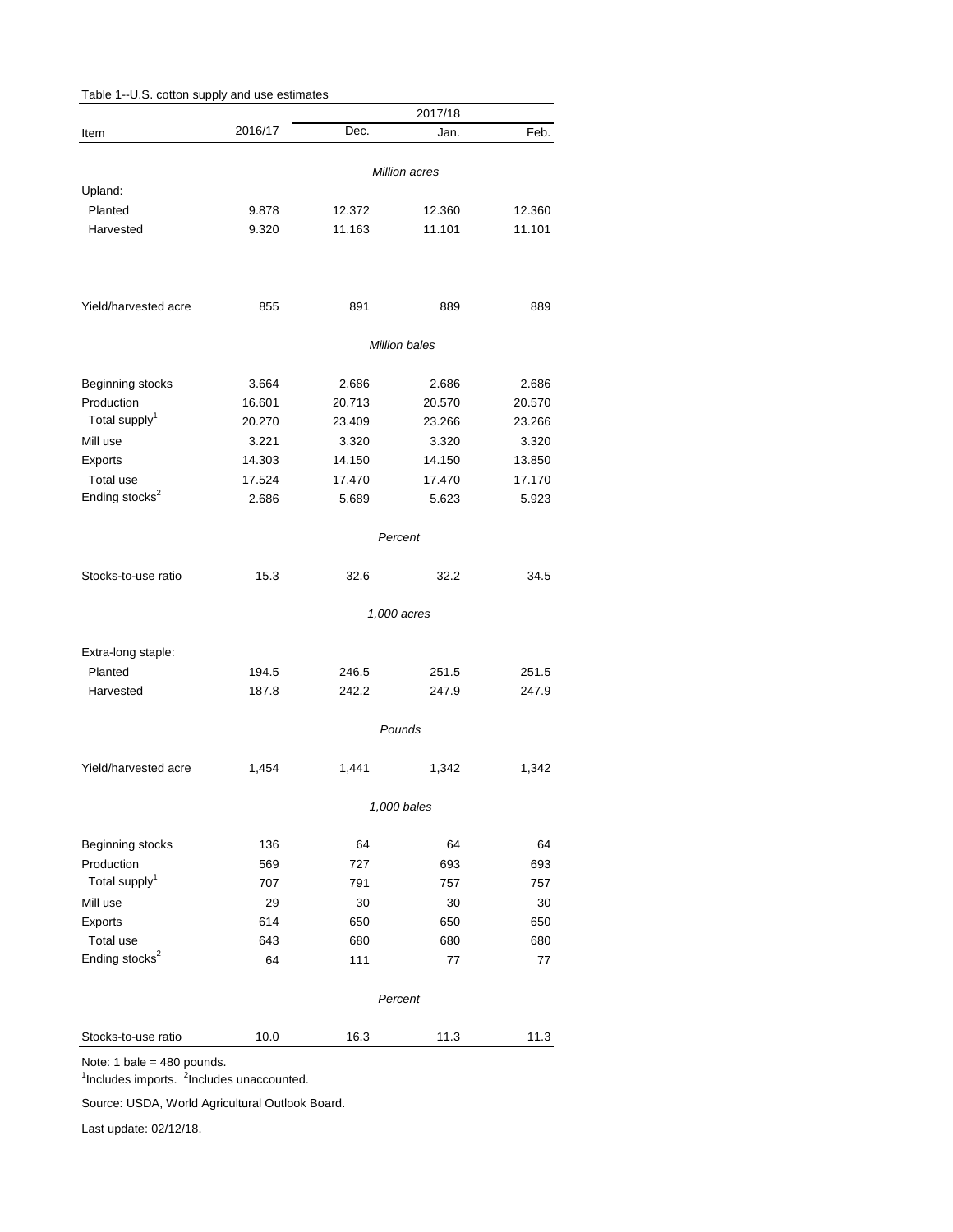<span id="page-2-0"></span>

| Table 2--World cotton supply and use estimates |         |        |               |        |
|------------------------------------------------|---------|--------|---------------|--------|
|                                                |         |        |               |        |
| Item                                           | 2016/17 | Dec.   | Jan.          | Feb.   |
|                                                |         |        |               |        |
|                                                |         |        | Million bales |        |
| Supply:                                        |         |        |               |        |
| Beginning stocks--                             |         |        |               |        |
| World                                          | 95.34   | 87.65  | 87.64         | 87.66  |
| Foreign                                        | 91.54   | 84.90  | 84.89         | 84.91  |
| Production--                                   |         |        |               |        |
| World                                          | 106.57  | 119.96 | 120.97        | 121.37 |
| Foreign                                        | 89.40   | 98.52  | 99.70         | 100.11 |
| Imports--                                      |         |        |               |        |
| World                                          | 37.60   | 38.48  | 38.37         | 38.23  |
| Foreign                                        | 37.59   | 38.47  | 38.36         | 38.22  |
| Use:                                           |         |        |               |        |
| Mill use--                                     |         |        |               |        |
| World                                          | 114.75  | 119.59 | 120.83        | 120.50 |
| Foreign                                        | 111.50  | 116.24 | 117.48        | 117.15 |
| Exports--                                      |         |        |               |        |
| World                                          | 37.22   | 38.46  | 38.38         | 38.22  |
| Foreign                                        | 22.30   | 23.66  | 23.58         | 23.72  |
| Ending stocks--                                |         |        |               |        |
| World                                          | 87.66   | 88.00  | 87.79         | 88.55  |
| Foreign                                        | 84.91   | 82.20  | 82.09         | 82.55  |
|                                                |         |        | Percent       |        |
| Stocks-to-use ratio:                           |         |        |               |        |
| World                                          | 76.4    | 73.6   | 72.7          | 73.5   |
| Foreign                                        | 76.2    | 70.7   | 69.9          | 70.5   |

Note: 1 bale = 480 pounds.

Source: USDA, World Agricultural Outlook Board.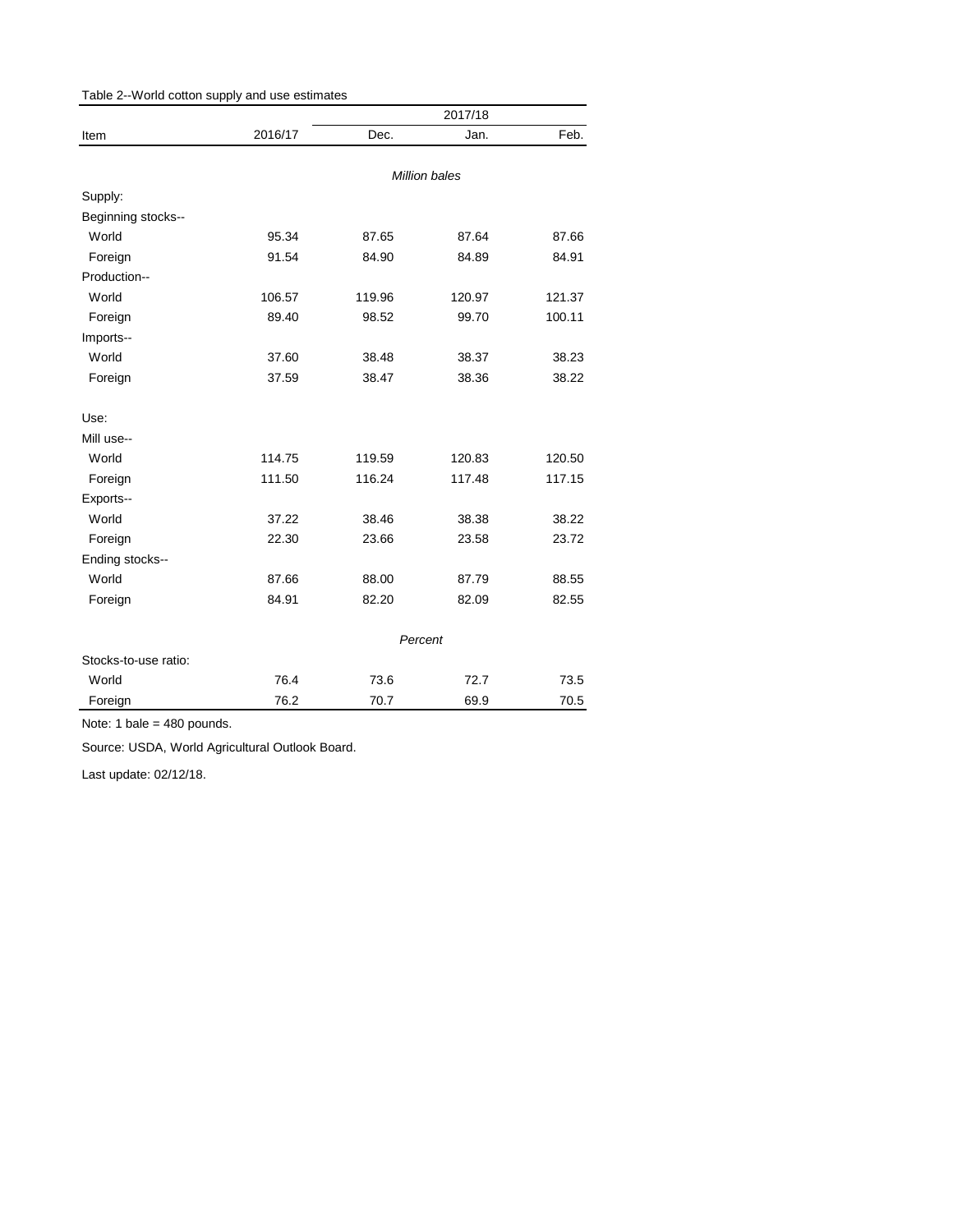<span id="page-3-0"></span>

|                         | Oct.         | Nov.           | Dec.      | Dec.      |  |  |
|-------------------------|--------------|----------------|-----------|-----------|--|--|
| Item                    | 2017         | 2017           | 2017      | 2016      |  |  |
|                         |              |                |           |           |  |  |
|                         |              | 1,000 bales    |           |           |  |  |
| Cotton:                 |              |                |           |           |  |  |
| Stocks, beginning       | 1,951        | 5,000          | 10,613    | 10,177    |  |  |
| Ginnings                | 3,811        | 6,535          | 4,942     | 3,690     |  |  |
| Imports since August 1  | 1.1          | 1.1            | 1.4       | 2.6       |  |  |
|                         |              | Million pounds |           |           |  |  |
| Manufactured fiber:     |              |                |           |           |  |  |
| Production              | 550.1        | <b>NA</b>      | <b>NA</b> | 496.4     |  |  |
| Noncellulosic           | 550.1        | <b>NA</b>      | <b>NA</b> | 496.4     |  |  |
| Cellulosic              | <b>NA</b>    | <b>NA</b>      | <b>NA</b> | <b>NA</b> |  |  |
| Total since January 1   | 5,445.2      | <b>NA</b>      | <b>NA</b> | 6,413.8   |  |  |
|                         |              |                |           |           |  |  |
|                         | Sep.         | Oct.           | Nov.      | Nov.      |  |  |
|                         | 2017         | 2017           | 2017      | 2016      |  |  |
|                         |              | Million pounds |           |           |  |  |
| Raw fiber imports       | 174.3        | 196.7          | <b>NA</b> | 180.2     |  |  |
| Noncellulosic           | 158.4        | 180.6          | <b>NA</b> | 167.1     |  |  |
| Cellulosic              | 15.9         | 16.1           | <b>NA</b> | 13.1      |  |  |
| Total since January 1   | 1,668.4      | 1,865.1        | <b>NA</b> | 2,104.0   |  |  |
|                         | 1,000 pounds |                |           |           |  |  |
| Wool and mohair:        |              |                |           |           |  |  |
| Raw wool imports, clean | 486.6        | 357.7          | 283.0     | 488.1     |  |  |
| 48s-and-finer           | 339.1        | 163.5          | 111.7     | 306.7     |  |  |
| Not-finer-than-46s      | 147.5        | 194.2          | 171.3     | 181.4     |  |  |
| Total since January 1   | 4,869.1      | 5,226.7        | 5,509.8   | 5,518.1   |  |  |
| Wool top imports        | 105.4        | 129.9          | 133.4     | 175.1     |  |  |
| Total since January 1   | 1,848.6      | 1,978.6        | 2,112.0   | 2,719.1   |  |  |
| Mohair imports, clean   | 0.0          | 0.0            | 4.9       | 0.0       |  |  |
| Total since January 1   | 0.0          | 0.0            | 4.9       | 13.3      |  |  |

Note: 1 bale = 480 pounds. NA = Not available. Manufactured fiber production and import data are no longer reported.

Sources: USDA, National Agricultural Statistics Service; U.S. Department of Commerce, U.S. Census Bureau; and Fiber Organon.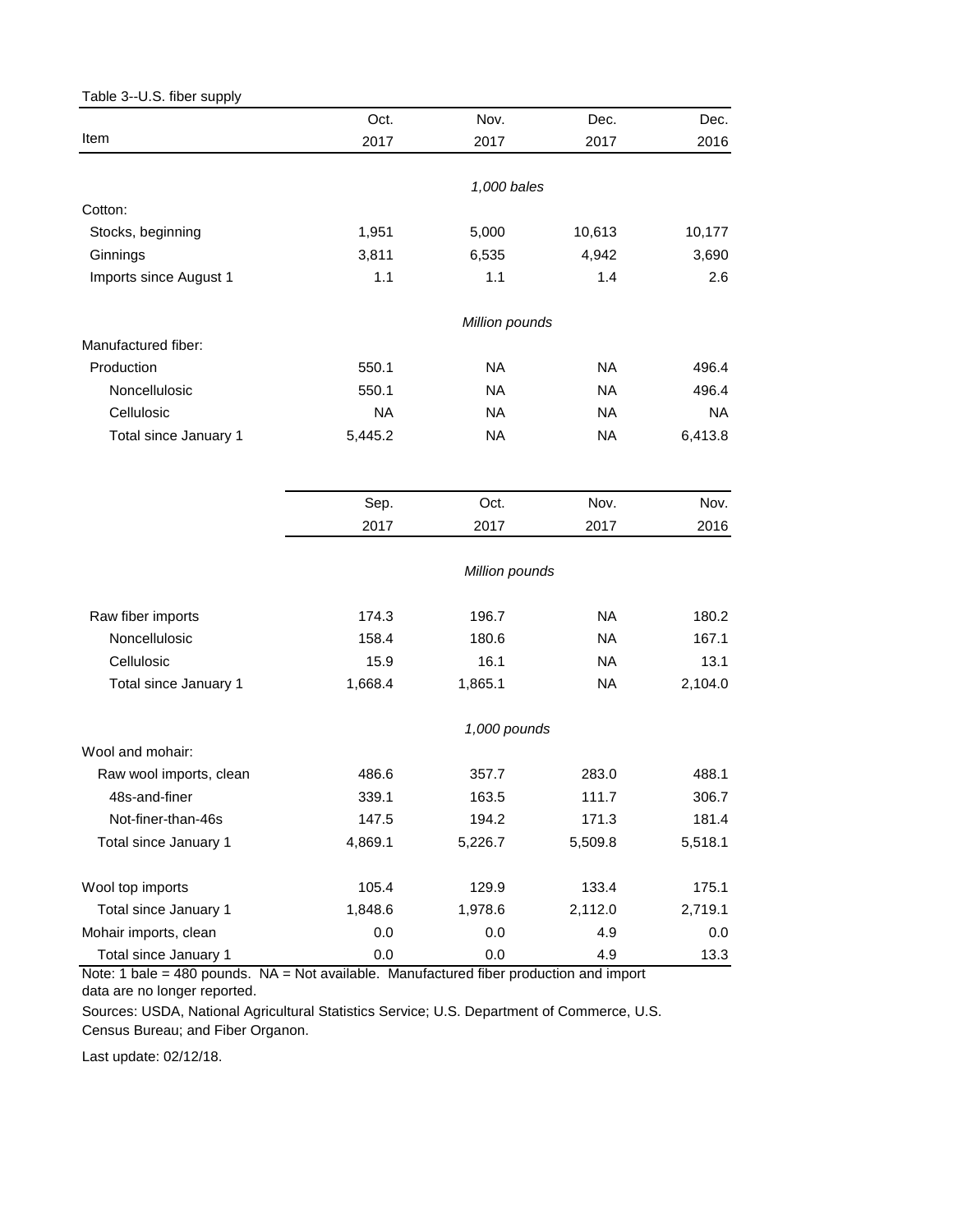## <span id="page-4-0"></span>Table 4--U.S. fiber demand

|                                               | Oct.    | Nov.           | Dec.      | Dec.    |
|-----------------------------------------------|---------|----------------|-----------|---------|
| Item                                          | 2017    | 2017           | 2017      | 2016    |
|                                               |         |                |           |         |
|                                               |         | 1,000 bales    |           |         |
| Cotton:<br>All consumed by mills <sup>1</sup> |         |                |           |         |
|                                               | 288     | 271            | 220       | 213     |
| Total since August 1                          | 850     | 1,120          | 1,340     | 1,352   |
| Daily rate                                    | 13.1    | 12.3           | 10.5      | 9.7     |
| Upland consumed by mills <sup>1</sup>         | 285     | 268            | 218       | 210     |
| Total since August 1                          | 842     | 1,110          | 1,328     | 1,340   |
| Daily rate                                    | 13.0    | 12.2           | 10.4      | 9.5     |
| <b>Upland exports</b>                         | 454     | 592            | 990       | 1,073   |
| Total since August 1                          | 1,918   | 2,510          | 3,499     | 3,939   |
| Sales for next season                         | 136     | 160            | 254       | 74      |
| Total since August 1                          | 915     | 1,075          | 1,329     | 583     |
| Extra-long staple exports                     | 20.8    | 59.5           | 66.9      | 71.3    |
| Total since August 1                          | 59.4    | 118.9          | 185.7     | 257.3   |
| Sales for next season                         | 0.0     | 16.3           | 0.0       | 0.0     |
| Total since August 1                          | 20.5    | 36.8           | 36.8      | 0.0     |
|                                               | Sep.    | Oct.           | Nov.      | Nov.    |
|                                               | 2017    | 2017           | 2017      | 2016    |
|                                               |         |                |           |         |
|                                               |         | Million pounds |           |         |
| Manufactured fiber:                           |         |                |           |         |
| Raw fiber exports                             | 46.3    | 48.6           | NA.       | 44.0    |
| Noncellulosic                                 | 46.0    | 48.2           | <b>NA</b> | 43.7    |
| Cellulosic                                    | 0.3     | 0.4            | <b>NA</b> | 0.3     |
| Total since January 1                         | 445.1   | 493.6          | NA        | 516.4   |
| Total since January 1                         |         |                |           |         |
|                                               |         | 1,000 pounds   |           |         |
| Wool and mohair:                              |         |                |           |         |
| Raw wool exports, clean                       | 555.4   | 903.4          | 531.8     | 569.0   |
| Total since January 1                         | 8,583.8 | 9,487.2        | 10,019.1  | 7,216.4 |
| Wool top exports                              | 65.9    | 166.4          | 134.6     | 95.0    |
| Total since January 1                         | 1,052.7 | 1,219.1        | 1,353.7   | 910.2   |
| Mohair exports, clean                         | 93.1    | 30.7           | 62.2      | 63.6    |
| Total since January 1                         | 385.6   | 416.3          | 478.4     | 333.9   |

Note: 1 bale = 480 pounds. NA = Not available. Manufactured fiber export data are no longer reported. <sup>1</sup> Estimated by USDA.

Sources: USDA, Farm Service Agency; USDA, Foreign Agricultural Service, *U.S. Export Sales* ;

U.S. Department of Commerce, U.S. Census Bureau; and Fiber Organon.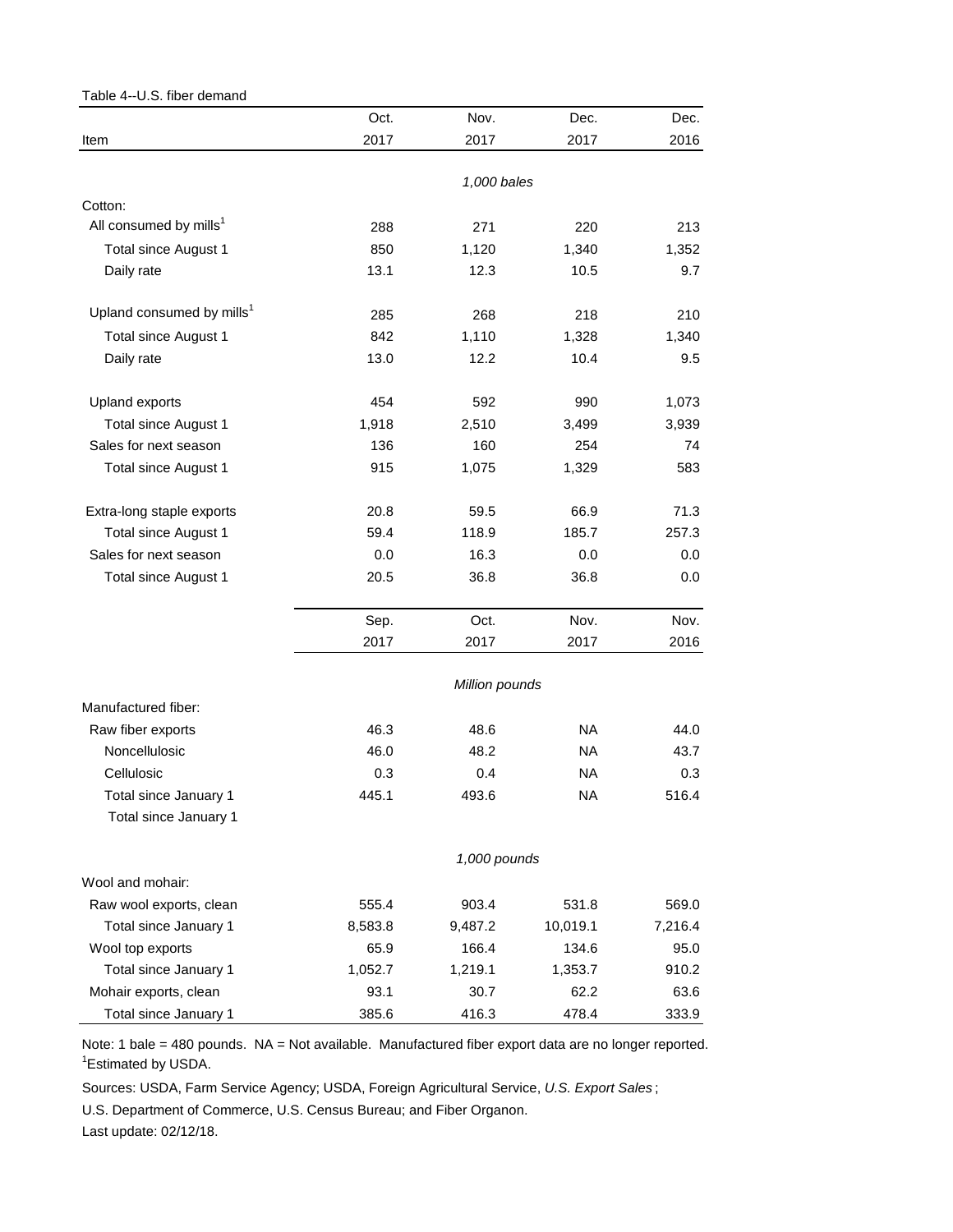<span id="page-5-0"></span>

| Table 5--U.S. and world fiber prices |           |                   |           |           |
|--------------------------------------|-----------|-------------------|-----------|-----------|
|                                      | Nov.      | Dec.              | Jan.      | Jan.      |
| Item                                 | 2017      | 2017              | 2018      | 2017      |
|                                      |           |                   |           |           |
|                                      |           | Cents per pound   |           |           |
| Domestic cotton prices:              |           |                   |           |           |
| Adjusted world price                 | 62.12     | 67.40             | 72.96     | 62.90     |
| Upland spot 41-34                    | 68.09     | 73.13             | 77.58     | 71.81     |
| Pima spot 02-46                      | 135.71    | 144.56            | 147.25    | 145.00    |
| Average price received by            |           |                   |           |           |
| upland producers                     | 67.10     | 68.40             | <b>NA</b> | 67.00     |
| Far Eastern cotton quotes:           |           |                   |           |           |
| A Index                              | 80.66     | 84.80             | 91.21     | 82.48     |
| Memphis/Eastern                      | 81.85     | 86.50             | 92.88     | 84.44     |
| Memphis/Orleans/Texas                | 80.60     | 84.75             | 91.13     | 82.94     |
| California/Arizona                   | 82.85     | 87.08             | 93.63     | 84.75     |
|                                      |           | Dollars per pound |           |           |
| Wool prices (clean):                 |           |                   |           |           |
| <b>U.S. 58s</b>                      | 3.23      | <b>NQ</b>         | <b>NQ</b> | NQ.       |
| Australian 58s <sup>1</sup>          | 4.33      | 4.39              | 4.58      | 3.70      |
| <b>U.S. 60s</b>                      | 3.56      | <b>NQ</b>         | <b>NQ</b> | <b>NQ</b> |
| Australian 60s <sup>1</sup>          | 4.82      | 4.95              | <b>NQ</b> | NQ.       |
| <b>U.S. 64s</b>                      | <b>NQ</b> | <b>NQ</b>         | NQ.       | NQ.       |
| Australian 64s <sup>1</sup>          | 5.81      | 5.96              | 6.60      | 5.14      |

 $NA = Not available.$   $NQ = No$  quote.

<sup>1</sup>In bond, Charleston, SC.

Sources: USDA, *Cotton Price Statistics* ; Cotlook Ltd., *Cotton Outlook;* and trade reports.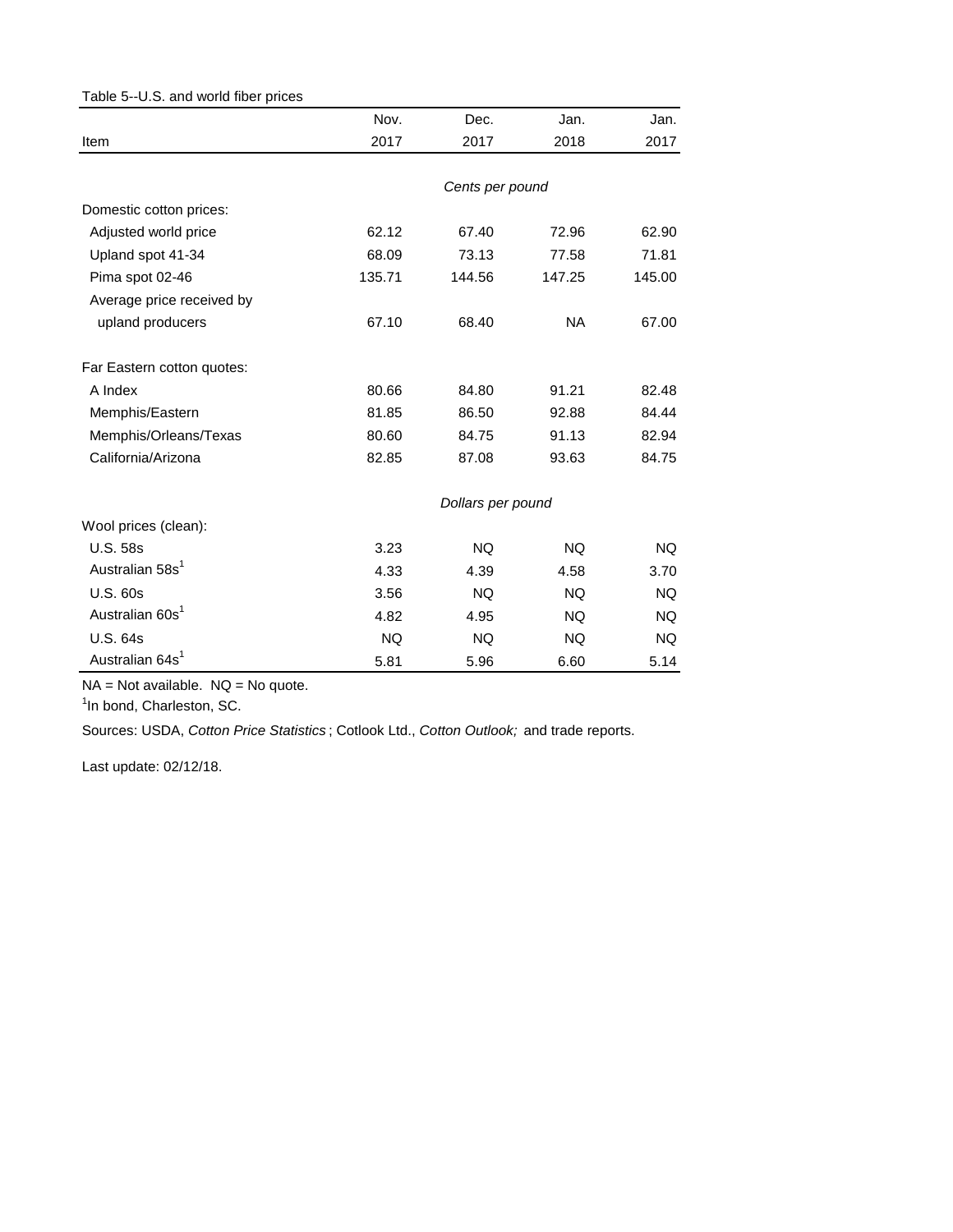| rable u-o.o. textile litipuris, by liber | Oct.      | Nov.         | Dec.      | Dec.      |
|------------------------------------------|-----------|--------------|-----------|-----------|
| Item                                     | 2017      | 2017         | 2017      | 2016      |
|                                          |           |              |           |           |
|                                          |           | 1,000 pounds |           |           |
| Yarn, thread, and fabric:                | 269,417   | 268,509      | 268,863   | 254,657   |
| Cotton                                   | 56,231    | 58,248       | 55,314    | 60,505    |
| Linen                                    | 21,732    | 21,631       | 22,204    | 21,156    |
| Wool                                     | 4,052     | 4,101        | 3,357     | 3,658     |
| Silk                                     | 695       | 673          | 605       | 517       |
| Synthetic                                | 186,707   | 183,856      | 187,383   | 168,821   |
| Apparel:                                 | 1,112,653 | 952,483      | 841,474   | 826,810   |
| Cotton                                   | 558,276   | 503,785      | 437,857   | 431,254   |
| Linen                                    | 7,375     | 6,199        | 5,915     | 6,917     |
| Wool                                     | 34,307    | 23,108       | 18,128    | 18,700    |
| Silk                                     | 7,893     | 6,798        | 7,408     | 7,679     |
| Synthetic                                | 504,803   | 412,592      | 372,164   | 362,260   |
| Home furnishings:                        | 345,023   | 322,518      | 265,521   | 261,536   |
| Cotton                                   | 151,113   | 152,177      | 131,277   | 132,874   |
| Linen                                    | 1,480     | 1,415        | 1,383     | 1,400     |
| Wool                                     | 748       | 524          | 466       | 614       |
| Silk                                     | 228       | 232          | 199       | 166       |
| Synthetic                                | 191,455   | 168,171      | 132,196   | 126,483   |
| Floor coverings:                         | 100,145   | 102,162      | 96,391    | 85,444    |
| Cotton                                   | 10,788    | 11,408       | 10,828    | 10,015    |
| Linen                                    | 34,448    | 33,747       | 32,554    | 25,534    |
| Wool                                     | 11,905    | 11,039       | 9,666     | 10,295    |
| Silk                                     | 2,946     | 3,497        | 2,988     | 2,508     |
| Synthetic                                | 40,058    | 42,472       | 40,355    | 37,093    |
| Total imports: <sup>1</sup>              | 1,845,327 | 1,660,343    | 1,486,499 | 1,442,784 |
| Cotton                                   | 779,613   | 729,103      | 639,521   | 638,565   |
| Linen                                    | 66,029    | 63,911       | 63,182    | 55,904    |
| Wool                                     | 51,398    | 39,034       | 31,802    | 33,470    |
| Silk                                     | 11,767    | 11,200       | 11,201    | 10,871    |
| Synthetic                                | 936,520   | 817,096      | 740,793   | 703,974   |

<span id="page-6-0"></span>Table 6--U.S. textile imports, by fiber

Note: Raw-fiber-equivalent pounds. Data for 2016 are revised.

<sup>1</sup>Includes headgear.

Sources: USDA, Economic Research Service and U.S. Department of Commerce,

U.S. Census Bureau.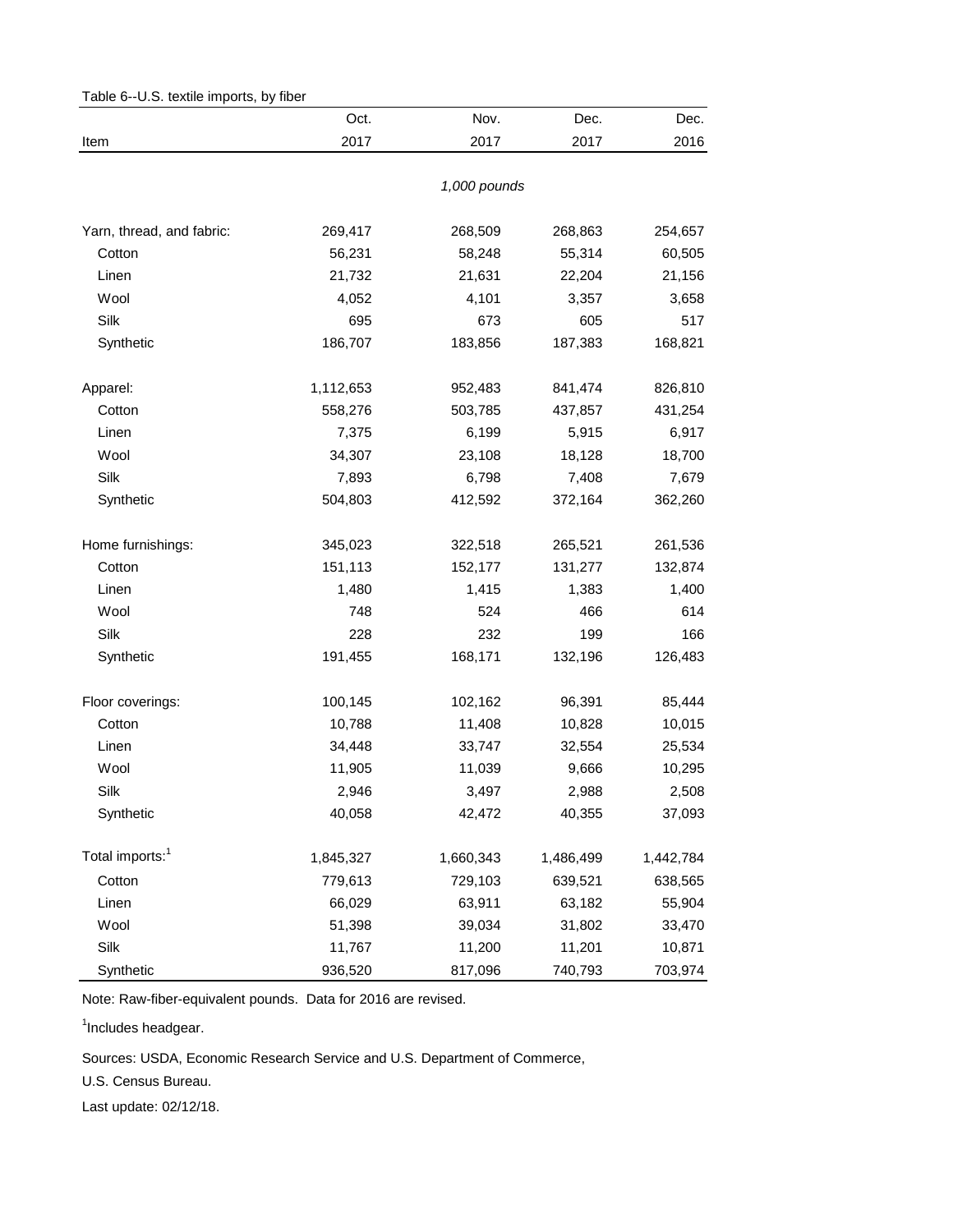<span id="page-7-0"></span>

| Table 7--U.S. textile exports, by fiber |         |              |         |         |  |
|-----------------------------------------|---------|--------------|---------|---------|--|
|                                         | Oct.    | Nov.         | Dec.    | Dec.    |  |
| Item                                    | 2017    | 2017         | 2017    | 2016    |  |
|                                         |         | 1,000 pounds |         |         |  |
| Yarn, thread, and fabric:               | 252,183 | 240,608      | 197,782 | 196,307 |  |
| Cotton                                  | 134,222 | 126,493      | 103,067 | 102,324 |  |
| Linen                                   | 6,394   | 6,324        | 5,309   | 5,856   |  |
| Wool                                    | 2,459   | 2,582        | 1,938   | 2,367   |  |
| Silk                                    | 1,111   | 1,234        | 913     | 999     |  |
| Synthetic                               | 107,997 | 103,976      | 86,555  | 84,761  |  |
| Apparel:                                | 29,715  | 29,848       | 25,892  | 24,397  |  |
| Cotton                                  | 12,305  | 12,986       | 11,061  | 10,572  |  |
| Linen                                   | 396     | 498          | 412     | 323     |  |
| Wool                                    | 2,770   | 2,734        | 2,405   | 2,013   |  |
| Silk                                    | 1,509   | 1,617        | 1,595   | 1,341   |  |
| Synthetic                               | 12,735  | 12,012       | 10,419  | 10,149  |  |
| Home furnishings:                       | 4,549   | 4,709        | 4,255   | 3,365   |  |
| Cotton                                  | 2,142   | 2,309        | 2,067   | 1,549   |  |
| Linen                                   | 179     | 230          | 185     | 158     |  |
| Wool                                    | 60      | 86           | 66      | 72      |  |
| Silk                                    | 102     | 126          | 112     | 85      |  |
| Synthetic                               | 2,066   | 1,959        | 1,826   | 1,501   |  |
| Floor coverings:                        | 29,767  | 27,428       | 23,027  | 24,753  |  |
| Cotton                                  | 2,312   | 2,147        | 1,673   | 1,952   |  |
| Linen                                   | 1,308   | 1,136        | 834     | 1,007   |  |
| Wool                                    | 1,890   | 1,919        | 1,474   | 1,321   |  |
| Silk                                    | 49      | 49           | 40      | 46      |  |
| Synthetic                               | 24,208  | 22,177       | 19,005  | 20,427  |  |
| Total exports: <sup>1</sup>             | 316,601 | 302,972      | 251,326 | 249,124 |  |
| Cotton                                  | 151,107 | 144,059      | 117,995 | 116,501 |  |
| Linen                                   | 8,294   | 8,202        | 6,755   | 7,356   |  |
| Wool                                    | 7,197   | 7,336        | 5,897   | 5,786   |  |
| Silk                                    | 2,771   | 3,026        | 2,660   | 2,471   |  |
| Synthetic                               | 147,233 | 140,350      | 118,019 | 117,009 |  |

Note: Raw-fiber-equivalent pounds. Data for 2016 are revised.

<sup>1</sup>Includes headgear.

Sources: USDA, Economic Research Service and U.S. Department of Commerce,

U.S. Census Bureau.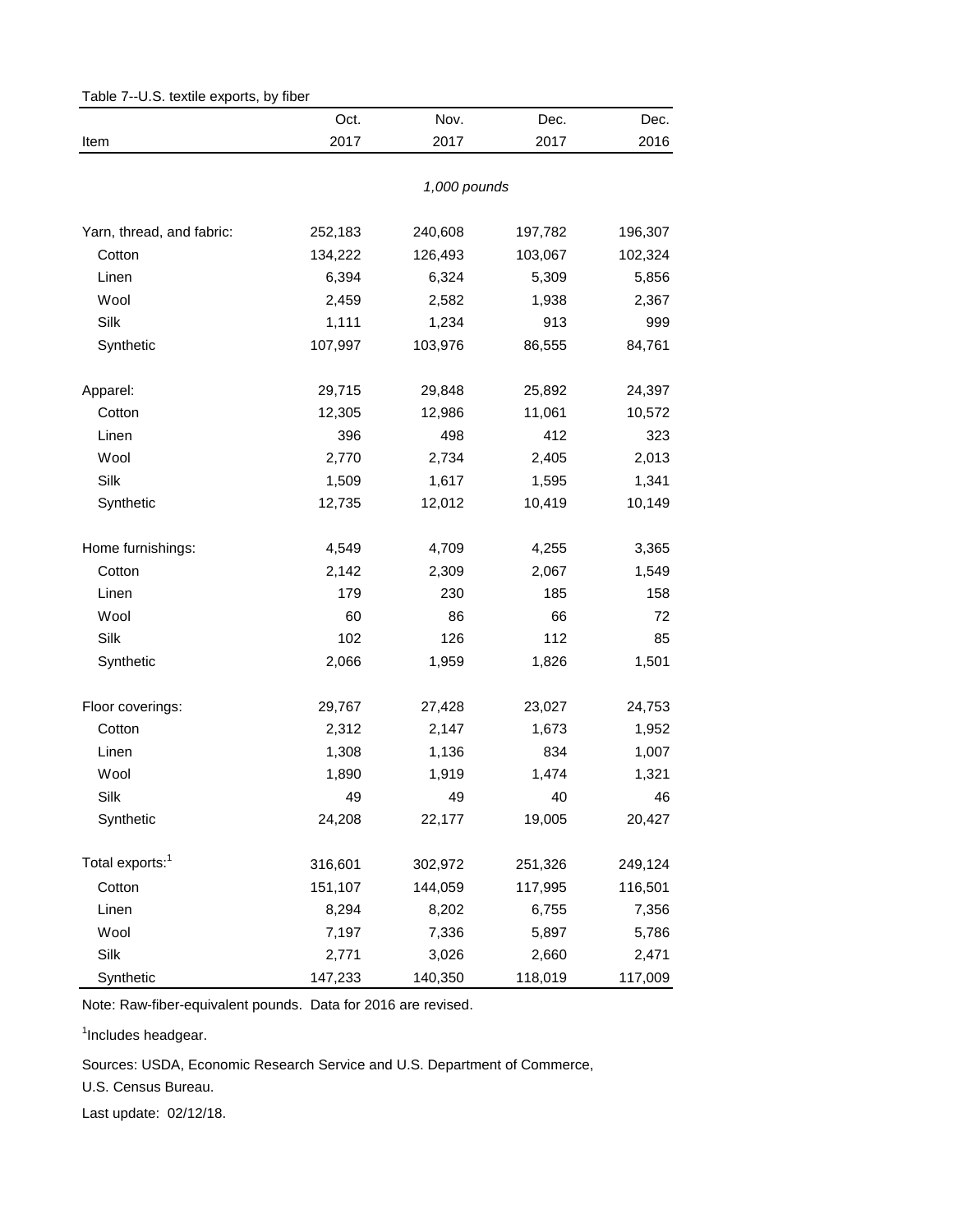<span id="page-8-0"></span>

|                    | Oct.    | Nov.         | Dec.    | Dec.    |
|--------------------|---------|--------------|---------|---------|
| Region/country     | 2017    | 2017         | 2017    | 2016    |
|                    |         |              |         |         |
|                    |         | 1,000 pounds |         |         |
| North America      | 132,414 | 129,473      | 116,639 | 117,847 |
| Canada             | 3,113   | 3,246        | 2,864   | 2,534   |
| Dominican Republic | 7,746   | 7,135        | 8,132   | 7,619   |
| El Salvador        | 16,882  | 18,358       | 16,644  | 16,888  |
| Guatemala          | 7,302   | 5,974        | 6,941   | 6,184   |
| Haiti              | 9,671   | 8,883        | 10,161  | 9,469   |
| Honduras           | 26,537  | 28,152       | 21,371  | 26,764  |
| Mexico             | 41,996  | 38,997       | 32,232  | 33,653  |
| Nicaragua          | 19,090  | 18,651       | 18,233  | 14,609  |
| South America      | 4,426   | 4,282        | 4,391   | 3,853   |
| Colombia           | 1,772   | 1,710        | 2,139   | 1,776   |
| Peru               | 2,302   | 2,033        | 1,984   | 1,768   |
| Europe             | 20,295  | 19,343       | 14,596  | 14,158  |
| Germany            | 1,170   | 1,116        | 1,236   | 990     |
| Italy              | 1,388   | 1,500        | 1,331   | 1,569   |
| Portugal           | 2,110   | 2,328        | 1,790   | 1,156   |
| Turkey             | 12,756  | 11,269       | 7,797   | 7,043   |
| Asia               | 606,669 | 562,565      | 490,819 | 490,023 |
| Bahrain            | 1,315   | 1,173        | 1,140   | 1,163   |
| Bangladesh         | 55,213  | 50,489       | 43,338  | 42,537  |
| Cambodia           | 16,572  | 16,226       | 13,644  | 10,606  |
| China              | 259,872 | 239,105      | 217,562 | 209,451 |
| Hong Kong          | 1,084   | 1,110        | 541     | 979     |
| India              | 83,579  | 75,609       | 60,542  | 68,758  |
| Indonesia          | 24,572  | 22,205       | 18,767  | 19,028  |
| Israel             | 568     | 615          | 521     | 486     |
| Japan              | 1,271   | 1,252        | 1,171   | 1,180   |
| Jordan             | 3,991   | 3,655        | 5,458   | 4,631   |
| Malaysia           | 3,275   | 2,343        | 1,979   | 2,002   |
| Pakistan           | 58,936  | 63,499       | 51,896  | 54,767  |
| Philippines        | 3,685   | 2,592        | 2,324   | 2,533   |
| South Korea        | 5,074   | 5,116        | 4,416   | 5,271   |
| Sri Lanka          | 8,757   | 9,676        | 7,147   | 7,947   |
| Taiwan             | 1,739   | 1,651        | 1,617   | 1,690   |
| Thailand           | 4,769   | 4,231        | 4,535   | 4,910   |
| Vietnam            | 71,073  | 60,923       | 53,364  | 51,394  |
| Oceania            | 38      | 50           | 50      | 64      |
| Africa             | 15,771  | 13,390       | 13,026  | 12,621  |
| Egypt              | 6,340   | 6,223        | 5,404   | 6,067   |
| Kenya              | 2,517   | 1,855        | 2,077   | 2,070   |
| Lesotho            | 3,378   | 1,830        | 2,553   | 2,058   |
| Mauritius          | 1,210   | 849          | 452     | 757     |
| World <sup>1</sup> | 779,613 | 729,103      | 639,521 | 638,565 |

Note: Raw-fiber-equivalent pounds. Data for 2016 are revised.

<sup>1</sup>Regional totals may not sum to world totals due to rounding.

Sources: USDA, Economic Research Service and U.S. Department of Commerce,

U.S. Census Bureau.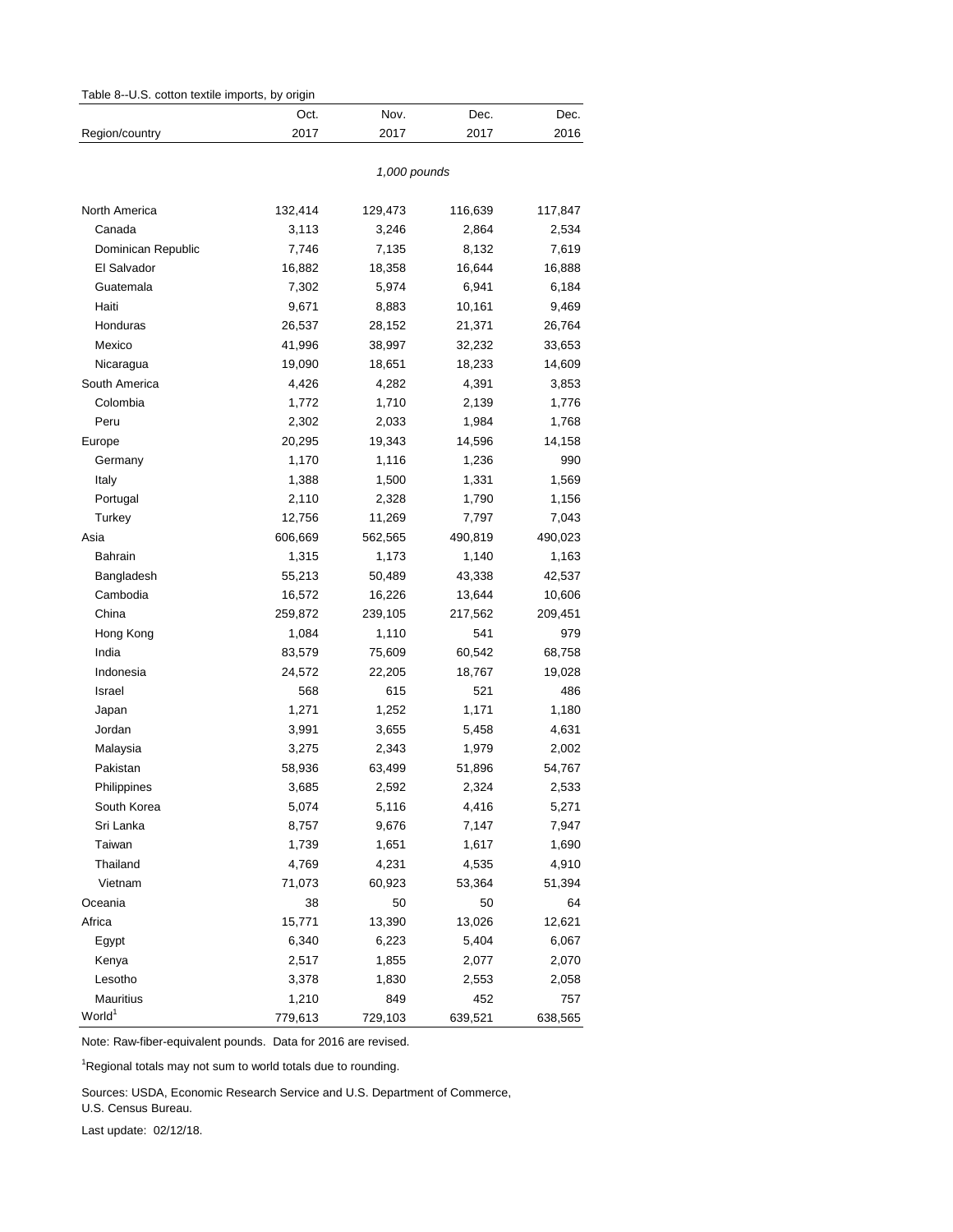<span id="page-9-0"></span>

| Table 9--U.S. cotton textile exports, by destination |              |         |         |         |  |  |
|------------------------------------------------------|--------------|---------|---------|---------|--|--|
|                                                      | Oct.         | Nov.    | Dec.    | Dec.    |  |  |
| Region/country                                       | 2017         | 2017    | 2017    | 2016    |  |  |
|                                                      | 1,000 pounds |         |         |         |  |  |
| North America                                        | 127,113      | 123,086 | 95,453  | 92,248  |  |  |
| Bahamas                                              | 185          | 269     | 180     | 192     |  |  |
| Canada                                               | 9,012        | 10,374  | 7,837   | 8,113   |  |  |
| Costa Rica                                           | 200          | 352     | 172     | 181     |  |  |
| Dominican Republic                                   | 20,285       | 18,457  | 15,161  | 10,914  |  |  |
| El Salvador                                          | 12,463       | 8,851   | 6,384   | 2,232   |  |  |
| Guatemala                                            | 2,176        | 1,829   | 2,547   | 2,966   |  |  |
| Haiti                                                | 790          | 560     | 808     | 593     |  |  |
| Honduras                                             | 52,981       | 56,395  | 40,222  | 48,305  |  |  |
| Mexico                                               | 25,052       | 22,203  | 18,946  | 15,679  |  |  |
| Nicaragua                                            | 3,216        | 3,034   | 2,480   | 2,388   |  |  |
| Panama                                               | 189          | 178     | 245     | 155     |  |  |
| South America                                        | 6,351        | 5,933   | 4,552   | 4,747   |  |  |
| Brazil                                               | 263          | 295     | 446     | 240     |  |  |
| Chile                                                | 220          | 216     | 169     | 253     |  |  |
| Colombia                                             | 3,629        | 3,781   | 2,577   | 2,950   |  |  |
| Peru                                                 | 1,824        | 1,222   | 962     | 833     |  |  |
| Europe                                               | 2,907        | 3,004   | 3,473   | 3,249   |  |  |
| Belgium                                              | 279          | 303     | 409     | 401     |  |  |
| France                                               | 82           | 117     | 116     | 104     |  |  |
| Germany                                              | 423          | 620     | 641     | 299     |  |  |
| Italy                                                | 165          | 199     | 280     | 247     |  |  |
| Netherlands                                          | 253          | 294     | 226     | 286     |  |  |
| Spain                                                | 146          | 94      | 124     | 159     |  |  |
| Switzerland                                          | 112          | 80      | 70      | 614     |  |  |
| United Kingdom                                       | 695          | 634     | 838     | 688     |  |  |
| Asia                                                 | 11,110       | 9,276   | 11,321  | 12,997  |  |  |
| China                                                | 5,469        | 4,474   | 4,694   | 9,012   |  |  |
| Hong Kong                                            | 466          | 373     | 378     | 407     |  |  |
| India                                                | 236          | 443     | 488     | 157     |  |  |
| Israel                                               | 62           | 94      | 232     | 136     |  |  |
| Japan                                                | 885          | 674     | 1,009   | 957     |  |  |
| Saudi Arabia                                         | 205          | 128     | 76      | 121     |  |  |
| Singapore                                            | 152          | 219     | 138     | 122     |  |  |
| South Korea                                          | 442          | 512     | 574     | 454     |  |  |
| Taiwan                                               | 133          | 72      | 115     | 170     |  |  |
| <b>United Arab Emirates</b>                          | 420          | 308     | 345     | 233     |  |  |
| Vietnam                                              | 1,785        | 1,473   | 2,308   | 328     |  |  |
| Oceania                                              | 724          | 502     | 603     | 525     |  |  |
| Australia                                            | 568          | 411     | 425     | 427     |  |  |
| Africa                                               | 2,901        | 2,257   | 2,592   | 2,736   |  |  |
| Morocco                                              | 2,575        | 2,012   | 2,118   | 2,449   |  |  |
| World <sup>1</sup>                                   | 151,107      | 144,059 | 117,995 | 116,501 |  |  |

Note: Raw-fiber-equivalent pounds. Data for 2016 are revised.

<sup>1</sup>Regional totals may not sum to world totals due to rounding.

Sources: USDA, Economic Research Service and U.S. Department of Commerce,

U.S. Census Bureau.